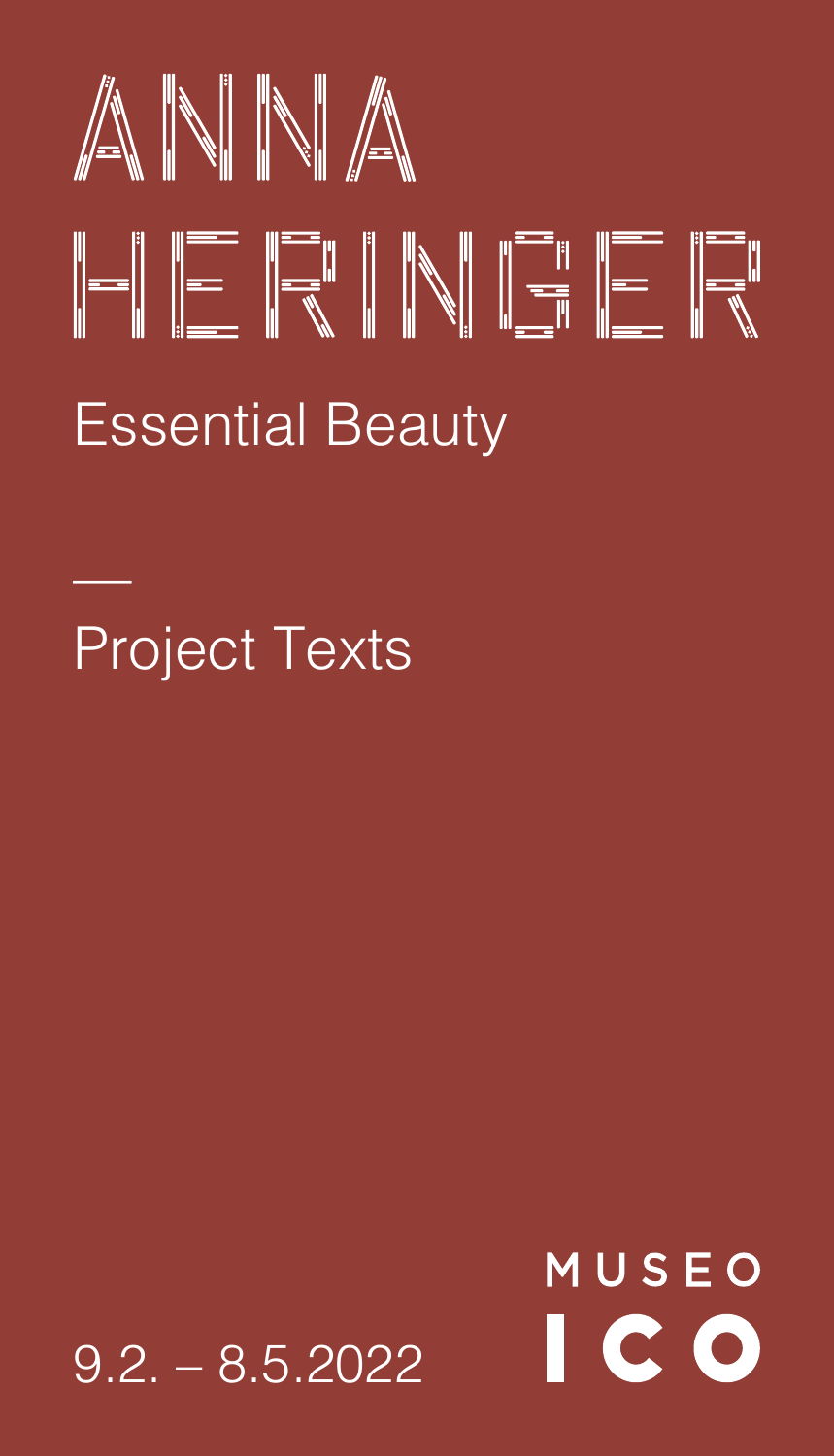### METI SCHOOL Rudrapur (Bangladesh), 2005-2006

Rudrapur lies in the north of the most densely populated country on Earth, Bangladesh. Poverty and the lack of infrastructures drive many people from the countryside into the cities. The local NGO Dipshikha attempts to follow new paths with its program; the intention is to give the village new perspectives and to teach the people about the value of the rural world in all its complexity. Part of this is a special school concept that instills in the children self-confidence and independence, with the aim of strengthening their sense of identity and enabling them to engage in joyful learning. The teachers help the children develop their own capabilities and to use them in a creative and responsible way. The building reflects these ideas in terms of materials, techniques, and architectural design: further development of existing building techniques with earth and bamboo, in a way that contributes to sustainability by harnessing local potential and strengthening regional identity.

The building techniques were chosen in accordance with their potential to be replicated by the villagers. The schoolchildren were involved in the building process in the hope that they would learn the value of sustainable construction and reflect upon it. Besides that, imagine you are a small boy or girl standing in front of the finished building, knowing that YOU built it with nothing but your hands and the dirt beneath your feet… That gives an enormous boost of confidence in your own capacities.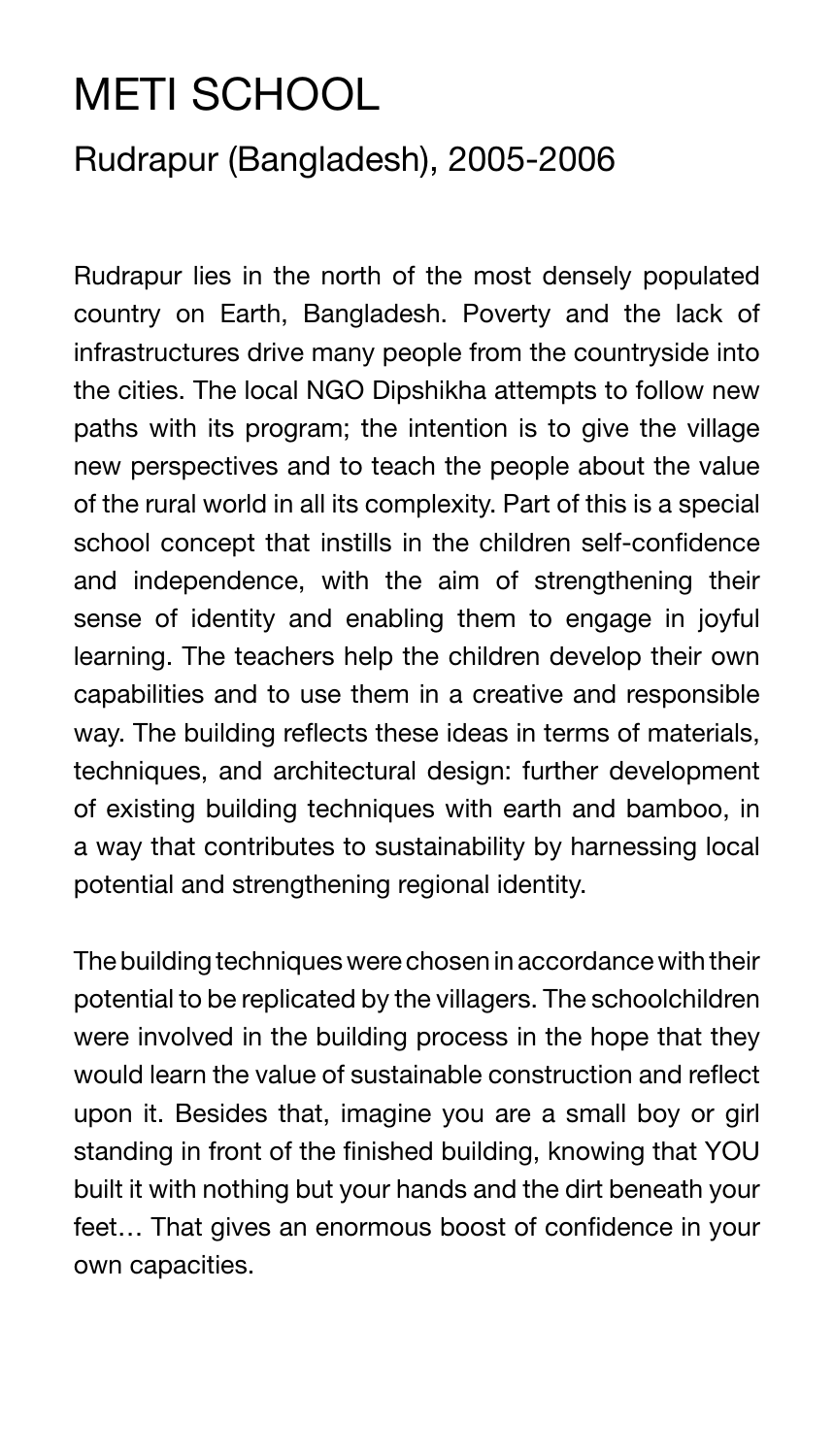### DIPDII TEXTILES

#### Rudrapur (Bangladesh), 2012-

This is not a shirt; it is a playground. It is a house, a neighborhood. A haven of freedom. The majority of Bangladeshis live in rural areas. Rudrapur, a typical village of Bangladesh, is a showcase of how people are able to build their habitat with their own resources, using their hands, local mud, and bamboo. They also produce their food and many everyday objects. The communities have developed over generations and the social bonds that form them are strong. Women feel comfortable outdoors; for the children, the village is a fantastic and safe playground. Elderly people keep watch over a goat or chat under a tree. As a result, the village offers a high degree of embedded freedom.

But there is a shortage of jobs. This is why people leave villages like Rudrapur. They move to the urban hubs of textile production. They exchange the homes they own for rented rooms, and pay for childcare, for water, for sanitation, for transportation. Women don't feel safe on the streets. In many cases, the only place one feels free in is that same rented room with a TV set, shared with others in shifts.

But there is another way; an alternative without the pressure caused by the demand for mass-produced clothing. Dipdii Textiles is designed to foster decentralized production in a village where the quality of life and space is both humane and free.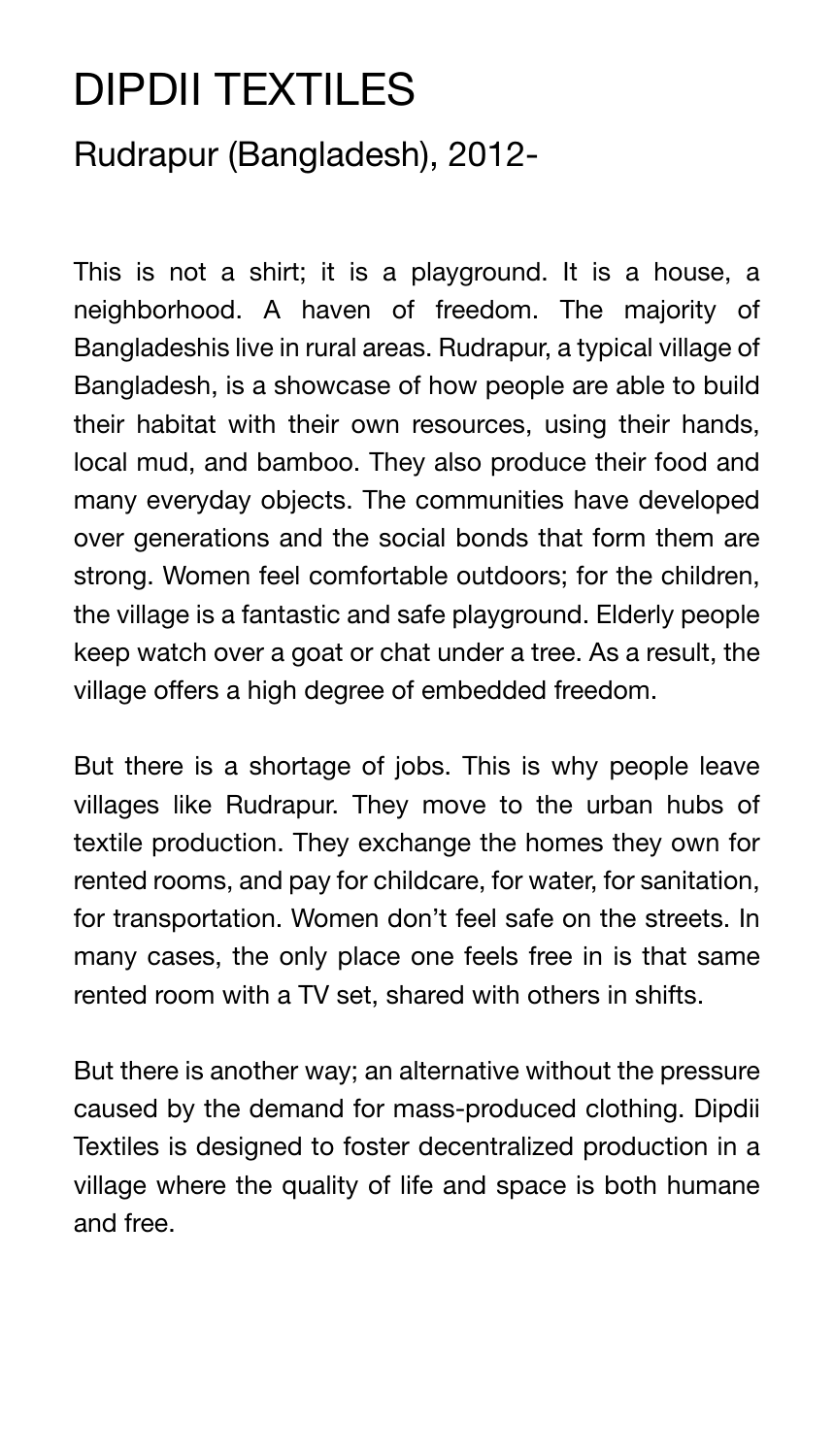# ANANDALOY BUILDING

Rudrapur (Bangladesh), 2017-2020

The Anandaloy building harbors a center for people with disabilities and also the workspace of Dipdii Textiles. It is the accumulation of the learning experiences had in previous Rudrapur projects. But unlike those projects, which were carried out under the supervision of a German financial entity, this one was managed by a Bangladeshi contractor and a team of mud-and-bamboo workers from the village, disabled people among them. As for Studio Anna Heringer, know-how transfer is key, and this project is proof that knowhow does take root.

Places for therapy are rare in the country and altogether inexistent in that zone. Often viewed as an outcome of bad karma from past lives, disabilities in Bangladesh are more hidden than accepted. But architecture can shed light on issues and communities that are ordinarily overlooked, and can thus help raise awareness.

In relation to other buildings in the area that present a rectangular layout, Anandaloy breaks out of the mold. It dances in curves, the ramp winding playfully around an inner structure. The building's architecture explores the sculptural potential of a particular mud construction technique that is called 'cob.' No formwork is needed, and curved walls are as easy to obtain as straight ones. On a symbolic level, the building celebrates the fact that we human beings are all different. With its joyful curves it radiates a message: 'Diversity is wonderful!'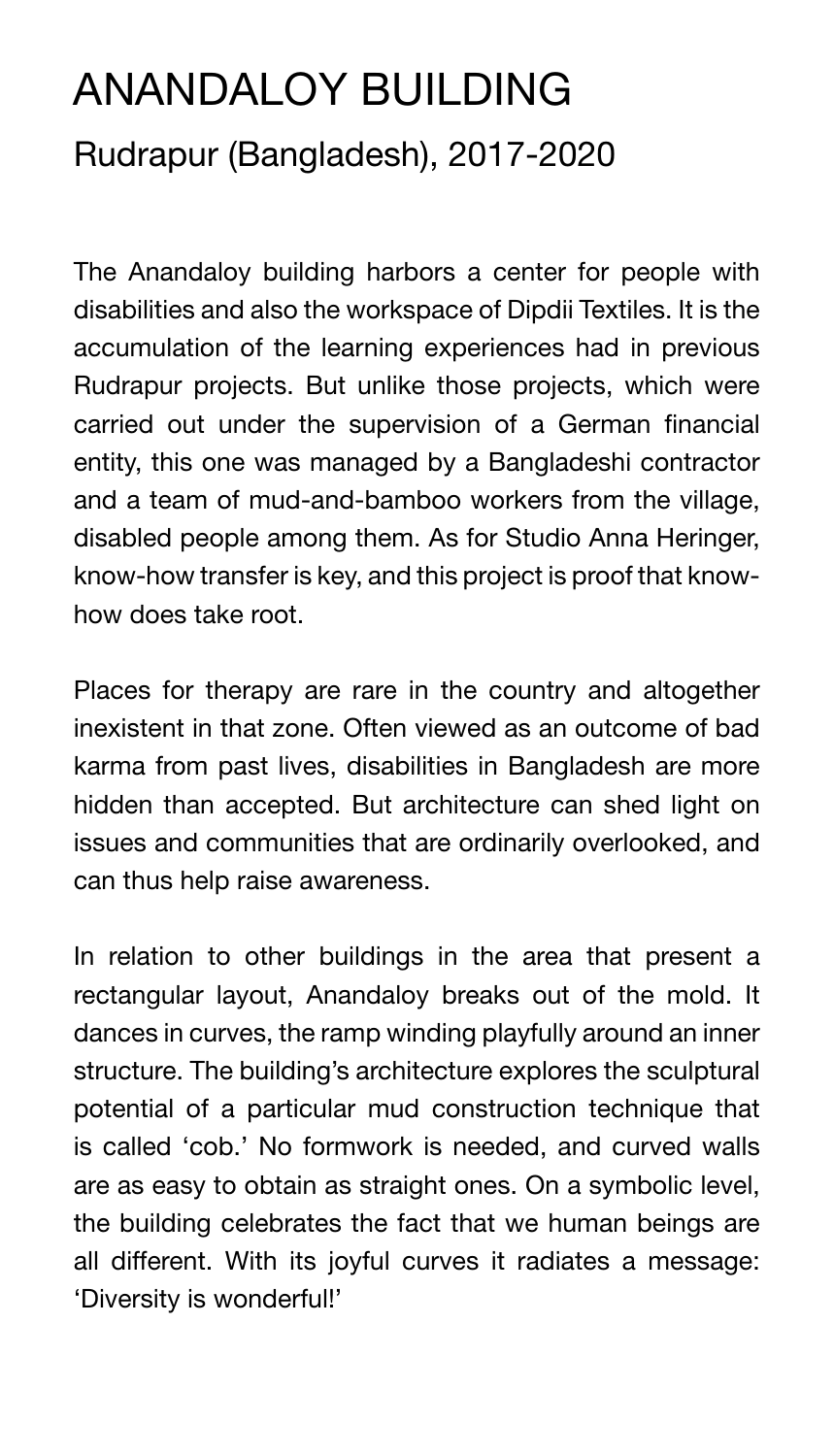### DESI ELECTRICAL TRAINING CENTER

#### Rudrapur (Bangladesh), 2007-2008

The DESI building harbors classrooms, offices, and two residences for the school instructors. Typically, in rural Bangladesh all of the various household activities – eating, sleeping, washing... – are performed in separate structures built around a central courtyard. The DESI building is a new interpretation of the traditional Bangladeshi homestead.

In general, the living conditions of poor families, especially in developing countries, are traditionally sustainable. It's the step from low-income to middle-class status that often causes a major shift in direction. With more income, living styles begin to change – from own production and self-sufficiency towards consumption. The uncommon, imported, and exotic starts to be more attractive than what is locally available. As a result, economic power flows into external markets.

The DESI building reacts to this situation. It provides a model for a new, better, more appropriate way of living in the rural areas of Bangladesh: an improved living standard (for the middle class – in this case teachers) that will preserve the country's traditional level of sustainability. It is not money that makes a difference, but care for good craftsmanship, planning, and design. The objective is a fair architecture and building process that – regardless of social and financial status – encourages technical development of traditional construction methods instead of advertising expensive and imported materials.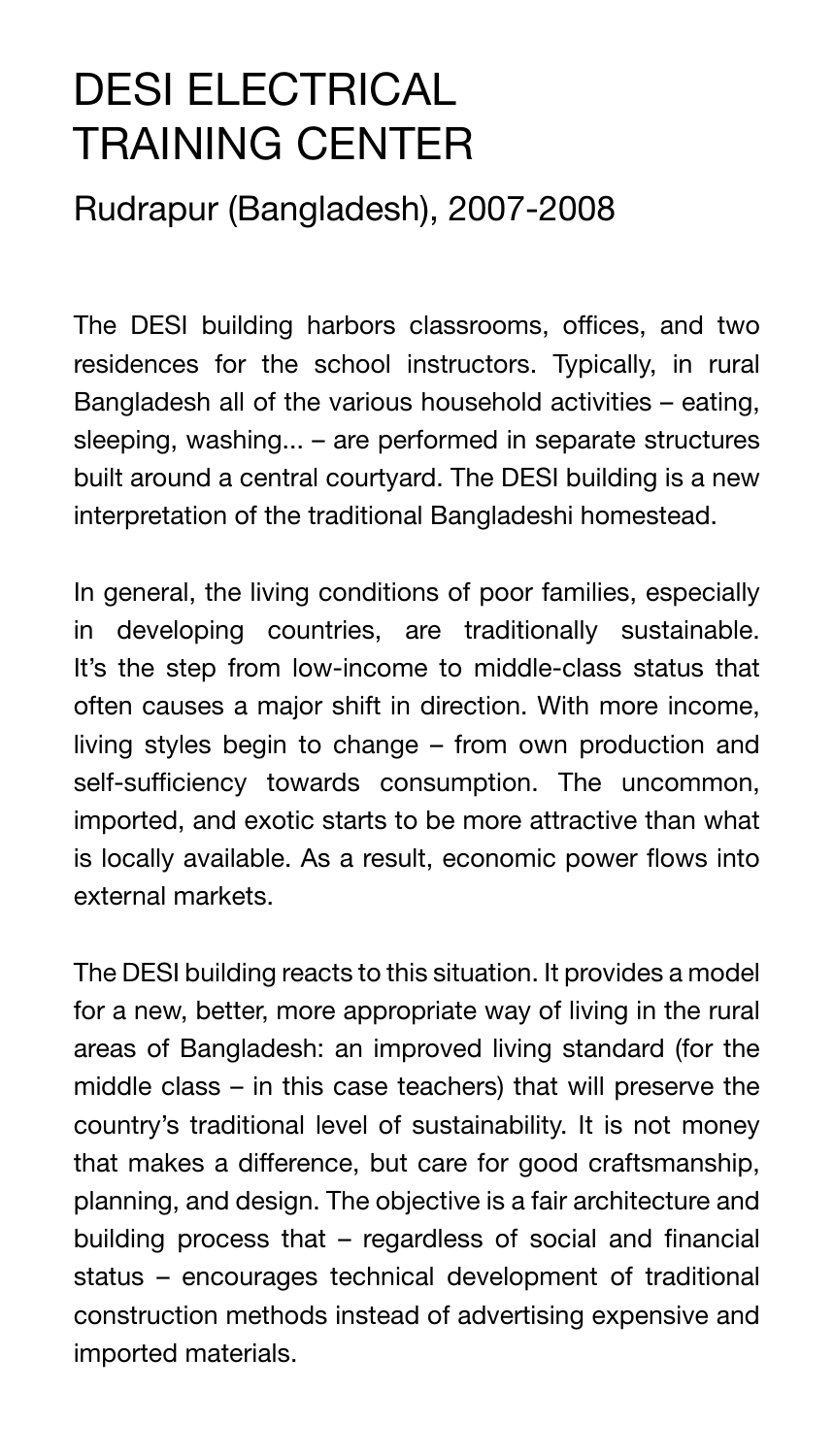### HOMEMADE FAMILY HOUSES

Rudrapur, Vishnupur (Bangladesh), 2007-2008

These three single-family dwellings are the result of handson workshops for students and young architects that were conducted in the villages of Rudrapur and Vishnupur. Eight students of BRAC University in Dhaka and five from BASEhabitat – a studio in the architecture department of the University of Arts in Linz, Austria – traveled to some remote small villages in the north part of Bangladesh to continue what had been started with the METI School: working hand in hand with local people in creating a model for sustainable, modern architecture.

The ultimate objective of the HOMEmade project is to improve the living conditions of local populations and to strengthen regional identity through the preservation of traditional, vernacular techniques of constructing homes and the maintenance of high levels of sustainability. Here this was accomplished by raising a trio of model, prototype houses for low-income families, designed by young local architects and carried out by craftsmen among the villagers who had for the purpose been given training in contemporary techniques of constructing with rammed earth and bamboo. The HOMEmade project also gave the young architects included in the program the opportunity to directly apply their new know-how in other regions of the country, and the local artisans to use their newly acquired skills in raising more modern mud dwellings elsewhere in the region.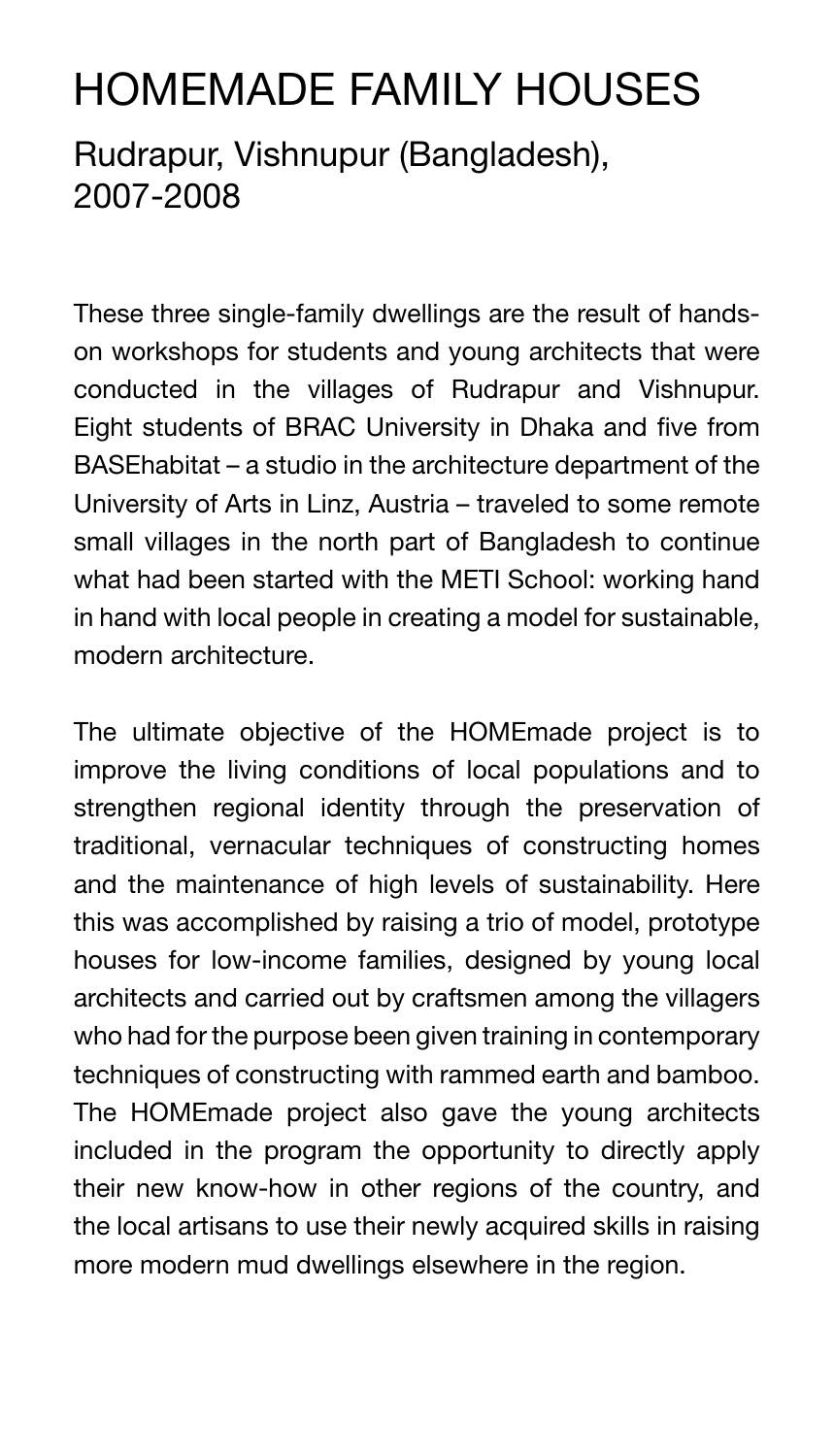### ROHINGYA REFUGEE CAMPS

Kutupalong (Bangladesh), 2019-

The serious conflict between the Rohingya, a Muslim minority group in Myanmar, and the predominantly Buddhist country's military forced the former to flee to neighboring Bangladesh. Rohingya villages in Myanmar were burned to the ground and people were murdered, tortured, and raped: crimes against humanity. Kutupalong in the south of Bangladesh has since 2018 been considered the world's largest refugee camp. Around 860,000 people live in an area of 13 square kilometers, exposed to natural calamities like cyclones, landslides, and floods. Kutupalong's original densely forested, hilly landscape was cleared. The emergency shelters made of plastic sheeting and bamboo sit on raw clay. Children tear the last roots out of the earth for firewood. The settlement patterns vary, depending on who or which organization is in charge. Some follow the natural hilly topography. In other areas the original hills were flattened with bulldozers in order to take in more people.

Form follows...? Form follows rules and regulations, fire safety, access to machinery, material resources, money, political interests, personal interests, engineering, time, climate, religion, ethnicities, scale, power, exhaustion, strife, fear... love.

Currently the women in the camp are working on the plans that document the different settlement patterns of encampments in Kutupalong. This exhibition contributes to the project.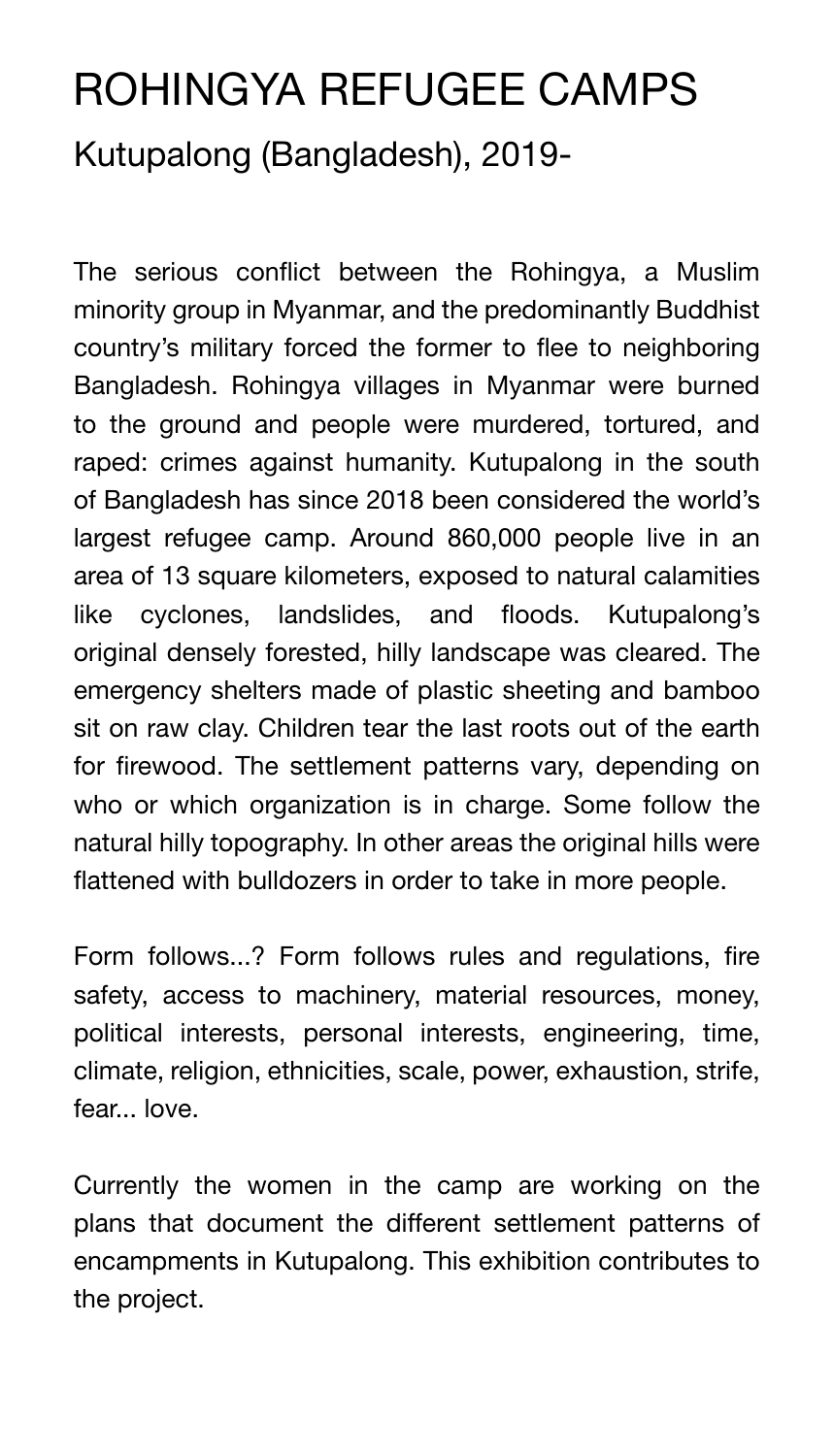# THREE BAMBOO HOSTELS

Baoxi (China), 2013-2016

In just three years (2011-2014) China consumed more cement than the United States did in the last century. Most of the people now living in concrete housing blocks used to inhabit dwellings raised with natural materials. This is the trend all over the world and there is a dire need for alternatives.

This project was part of the Longquan International Biennale, which was a celebration of the beauty of bamboo. Our studio was commissioned to build two hostels and one guesthouse. The structure of the hostels presented a core made of stones and rammed earth which contained all the services and the stairs. Attached to it were the rooms where the dwellers sleep, designed like Chinese lampshades gleaming at night. Surrounding them was an expressive structure made of woven bamboo.

We tend to think that sustainability is about scarcity. But what defines nature is abundance. Building materials like bamboo and earth are available in large quantities everywhere. These three structures are a statement that sustainability is a celebration of nature's vast resources.

Meanwhile, the hostels show that traditional and natural materials can be used in contemporary ways. It matters little how old a construction material is; what's important is our creativity in using it.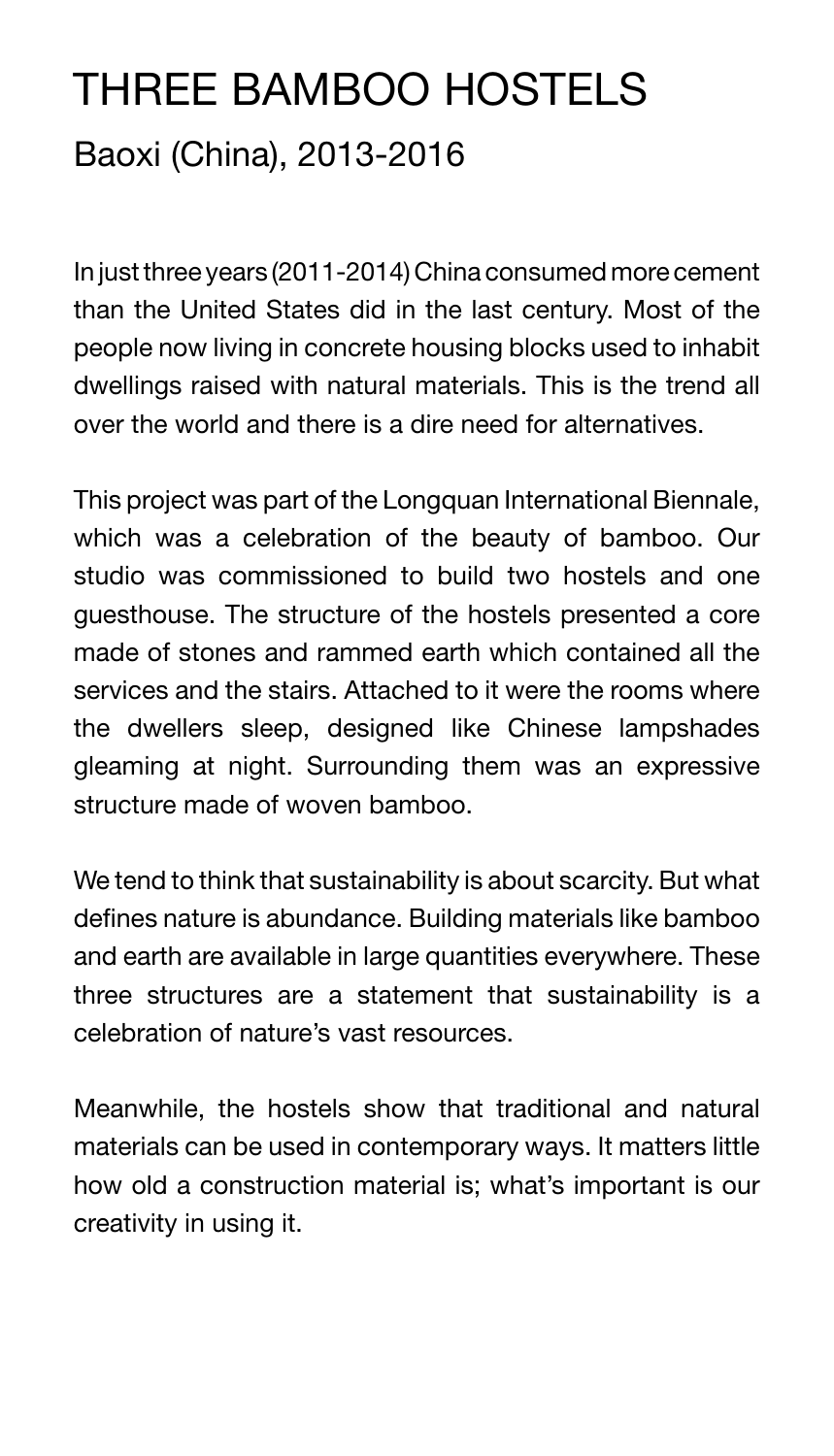### MAJIAYAO CERAMICS MUSEUM AND MASTERPLAN

Lintao (China), 2014-

On the banks of the Yellow River in Lintao (Didao), back in the 12th century, was an important trade center along the Silk Road. From 3300 to 2000 BC the area was inhabited by the Majiayao culture, representing agricultural communities in the region at large; a culture best known for its painted pottery. Hence the museum quarter of Lintao is designed to host exhibitions about the Silk Road, with a special focus on local ceramics.

Throughout our journey through Gansu province we passed by ancient caves dug into the mountains. This was the inspiration for the design of the ceramic museum. The ancient vessels, which survived over centuries safely buried in the ground, find their place in the open niches set on the outer wall of rammed earth. The second earthen wall, as a middle layer, harbors contemporary ceramic pieces as well as the infrastructures that serve the museum. The third mud wall forms the inner courtyard.

Clay is the material of both the content and the architecture built to contain it: fired for the vessels that were used to store water and preserve other liquids, raw for the roof tiles, walls, and floors.

Our objective was to design the museum not only for display purposes, but also to stimulate visitors through the celebration of creativity; a place for contemplation and ultimately for reconnection with the archaic powers of culture.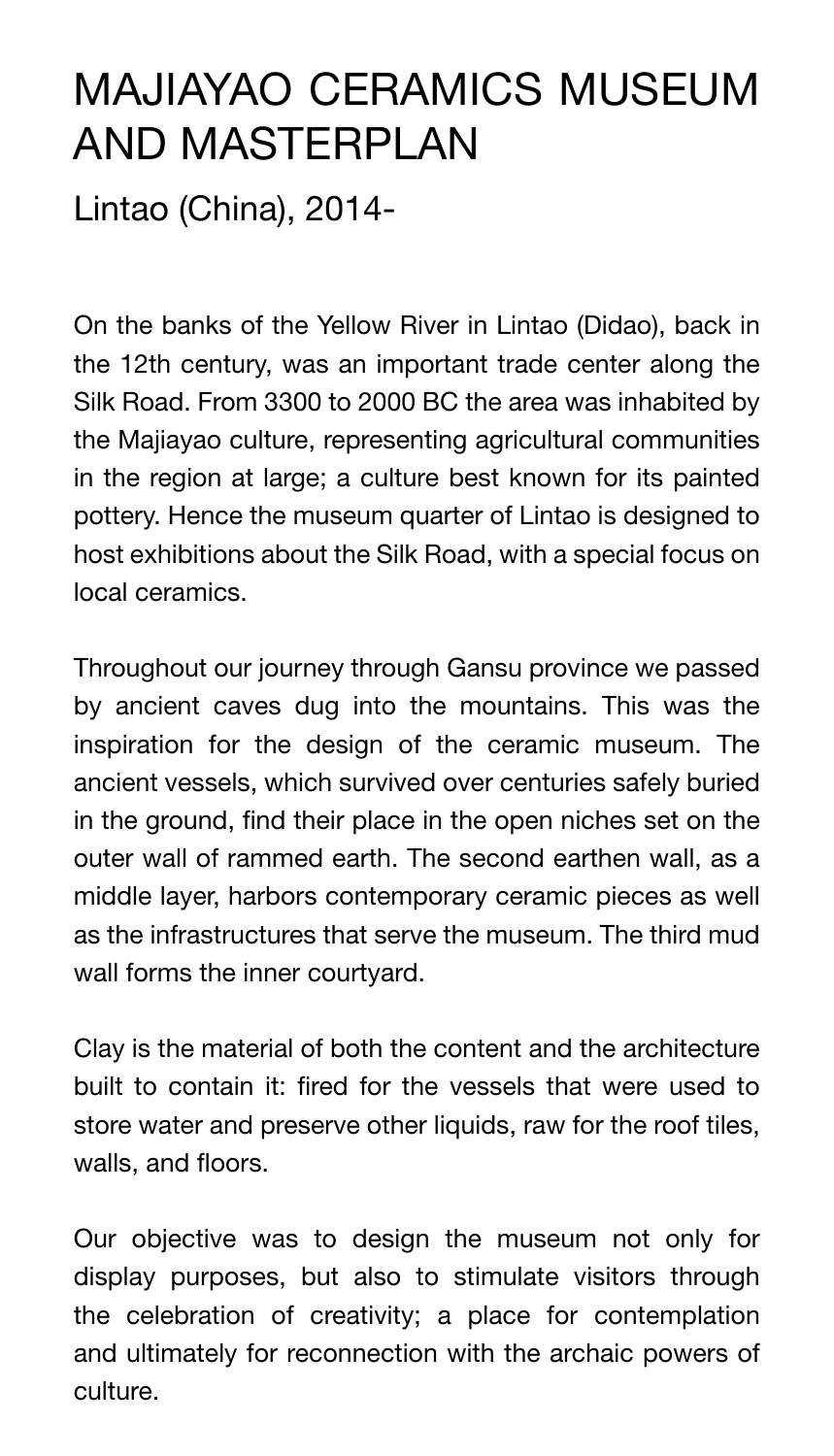## TATALE EDUCATIONAL CAMPUS

#### Tatale (Ghana), 2020-

This project for Tatale community is a sustainable teaching, learning, training, and production complex in the northeast part of Ghana, on the border with Togo. It is run by the Salesians with their Don Bosco mission.

There will be a school for passing on sustainable construction techniques using adobe, rammed earth, and timber structures, in addition to one for agriculture and the production of local agricultural goods and a center for vocational training in electricity, home economics, and healthy nutrition. The project also includes student dorms, a community hall, a library, and teacher accommodations.

It is a pilot project undertaken within the Catholic Church to promote methods of building that fully respect the cultural context and the identity and embedded wisdom of vernacular structures. In this sense it deviates from the tradition – established by many decades of development aid, missionary endeavors, and of course colonialism – of linking educational campuses to the model of a strict rational grid where buildings are erected with industrialized materials like cement bricks. Instead of the grid-based masterplan originally expected by the client, this project builds upon the rich and lively vernacular housing patterns that still exist in the area. The objective is to keep those traditions alive and find ways of bridging the past to the needs of current and future generations.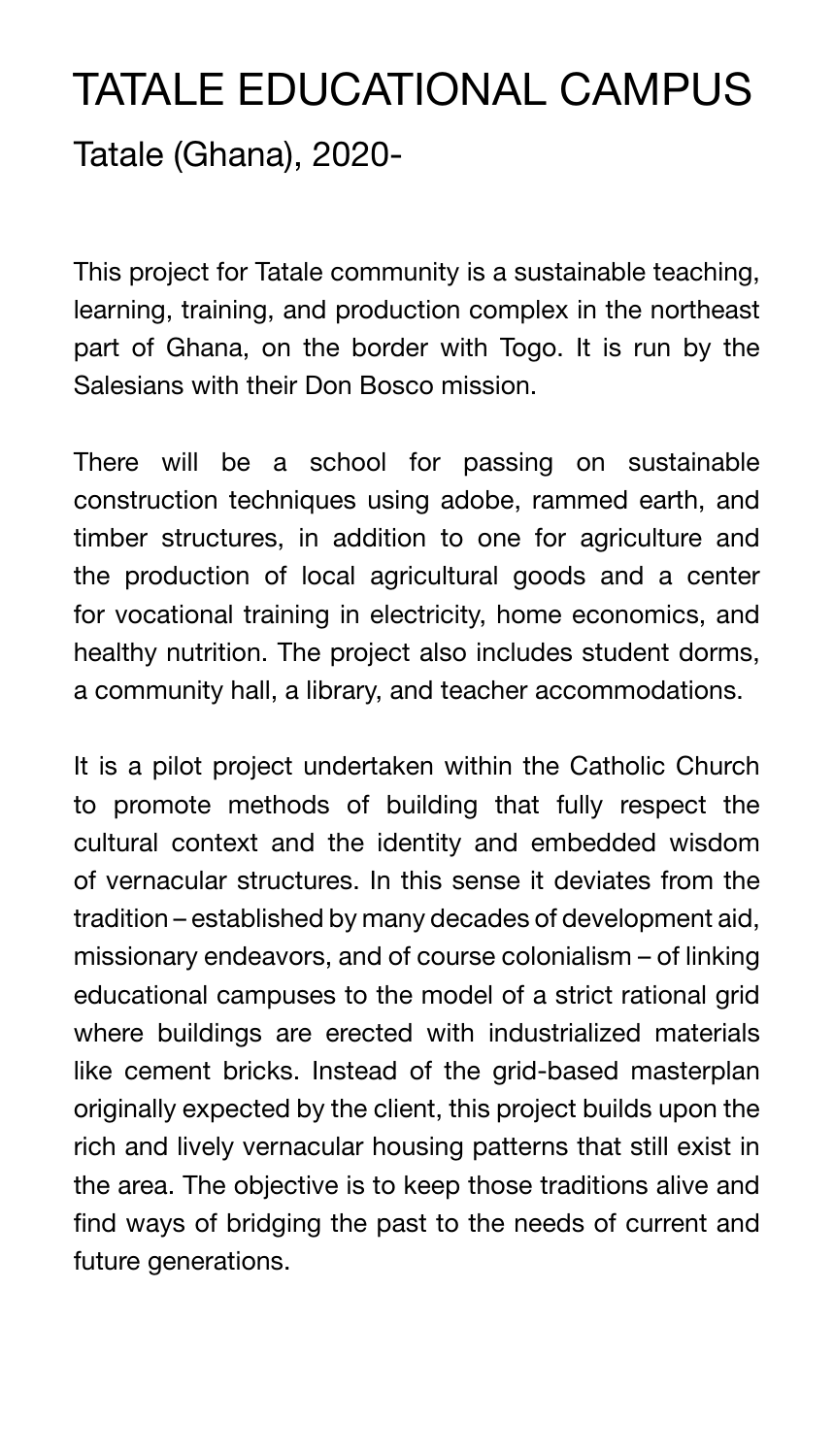### KINDERGARTEN FOR PERMACULTURE PORET

#### Chaseyama (Zimbabwe), 2013-2014

The kindergarten is part of a permaculture education center in Zimbabwe and pursues the notions of this self-sufficiency philosophy. Erected with timber, thatch, and stone, this building provides the children with a playground that familiarizes them with the principles of nature by making them implement those concepts in daily life. They learn to take care of plants, to be gentle with the soil they step on, and to understand the needs of nature. In addition, the school fosters the personal development of the villagers at large, as the two structures will be used as a training center and as a hub attracting people from other villages in the vicinity.

As both the thatching and the stonework are labor-intensive, the local workers will be receiving a good share of the building budget. Through vernacular techniques, the project aims to reinforce solidarity and team spirit, skills and knowhow, self-confidence and dignity.

Because of the region's climate and other conditions, buildings here – unless they are raised in glass and steel – do not last many decades. Hence the importance of passing on the know-how for maintaining and reconstructing them from one generation to the next, and so it is that we think of this project primarily as an effort to provide the training in applying advanced building techniques with readily existing materials that could one day be the compost for the field that once was a kindergarten.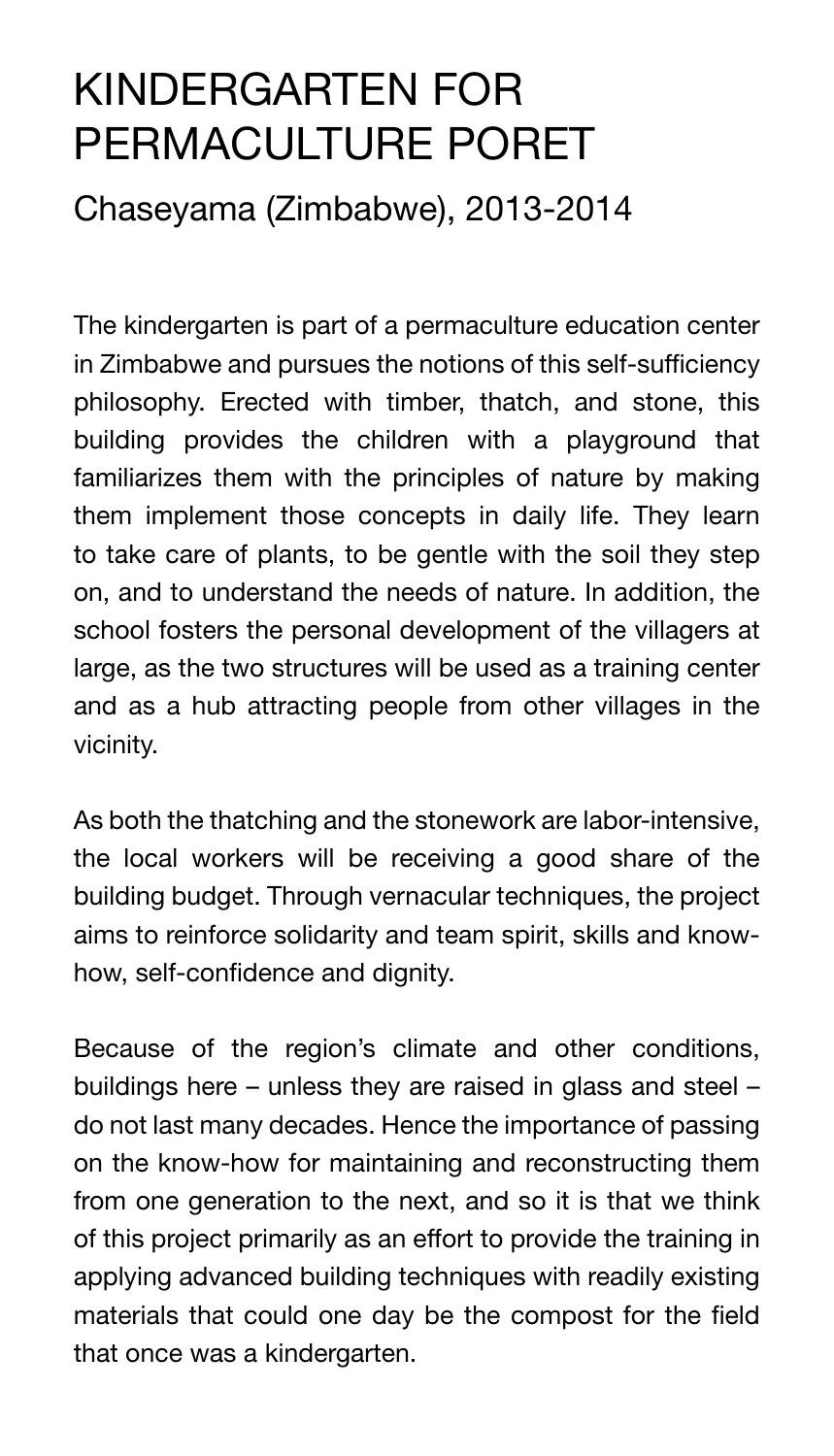### CAPRICCIO EXPERIMENTAL **HOUSE**

Edersee (Germany), 2017-

This house is a fruit of Ways of Life, a program in which nineteen architects coming from different countries designed a dwelling encompassed in nature. The aim was to reactivate a rather neglected and depopulating rural settlement through architectures that mixed public and private uses.

Here is a dwelling that sits on the ground lightly in both a physical way and in ecological terms (actual footprint). It is a building that requires the inhabitants to follow the cycle of seasons. Only half of the space is walled-off, so there is a time for reflection and preparation (winter, spring) and a time for action and implementation (summer, autumn). Built with materials taken from the surroundings (timber, limestone, clay, lime-plaster), the house harnesses local resources and plays with local tradition by incorporating the order and the elements of traditional timber-frame structures while treating them in a bias-free, off-beat manner, assembling them in novel ways.

The ground floor is an open, shaded space that can serve as a workshop for dirty tasks, whether private or public. The top floor is a living area reduced to the minimum. In order to make the dwelling as self-sufficient as possible, there is a garden for food cultivation, and the wooden tower containing the staircase is clad in solar collectors and crowned with a small electricity-generating windmill.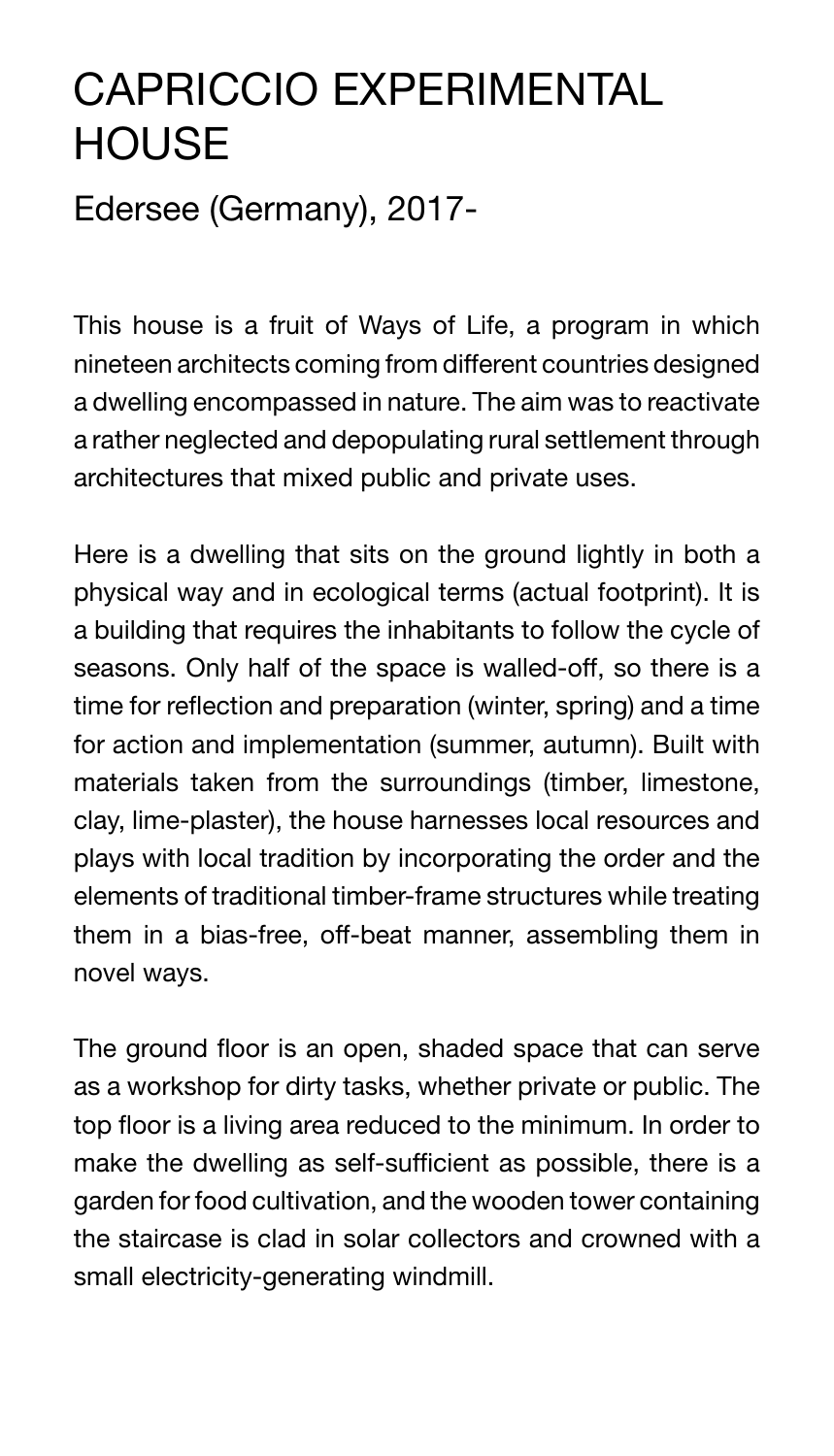### ROSANA AYURVEDA **GUESTHOUSE**

#### Rosenheim (Germany), 2021

The building is designed for people seeking relief from mental and physical stress, who want to stay healthy and grounded. To build this guesthouse as healthily as possible for people and the planet alike, we based the project on structural timber, claddings of willow wood, and rammed earth, drastically reducing the needed amounts of concrete, steel, foams, glues, and other materials harmful to personal and planetary health.

The guesthouse is proof that quality of life is not a matter of quantity of built square meters, but rather a matter of quality: of well-thought-out room proportions and handcrafted natural construction materials. The site is a sensitive place, next to an alluvial forest. The building contains five guest rooms and an apartment for use by the staff. It is organized around an existing technical room and a parking facility that had to be maintained, but which can be turned into a yoga or meditation space, in a future of fewer cars.

The main volume is raised with glue-free, solid, loadbearing timber panels. The facade is principally executed with untreated larchwood and woven unpeeled, untreated willows brought in from the banks of the river. The building is not stiff, rectangular, but meanders by the water, nestling against the wild growth. From the riverside path, it almost looks more like a large nest than like a house.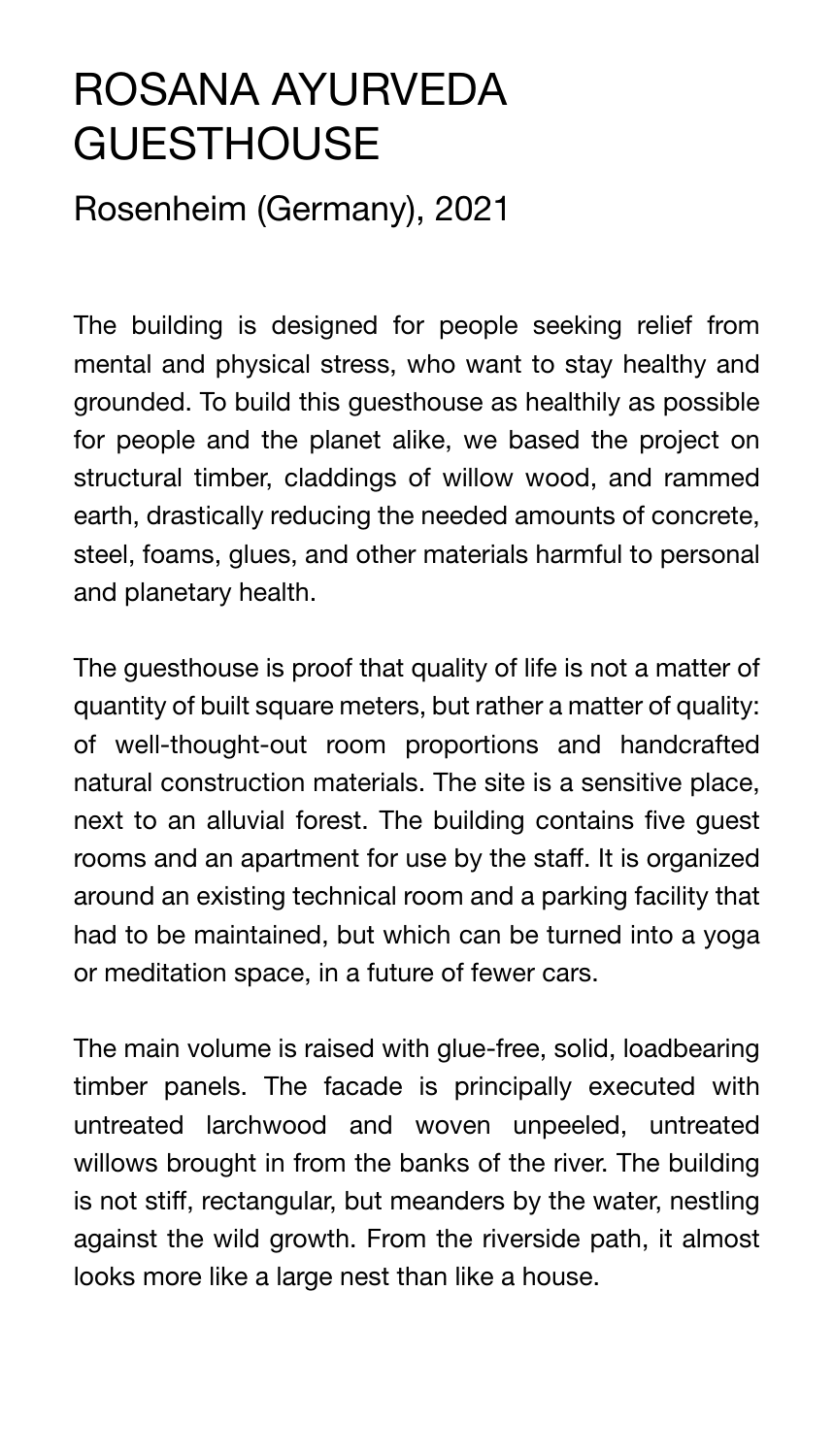### CAMPUS FOR SUSTAINABILITY ST. MICHAEL

Traunstein (Germany), 2019-

The project seeks to integrate a new zeitgeist in an existing educational campus of St. Michael, in the German city of Traunstein, and the main focus is on the design of two new buildings: a forum for coworking and sharing resources, and a new student residence hall (to replace the seminary where Pope Benedict XVI once lived).

The objective of the extension is to create a lively place that conveys the idea of the abundance of Creation, and of harmony with nature, through a coherent ecological design and a well-thought-out selection of materials.

The central forum of the campus will be executed with rammed earth; and the dorm, with wood. The material quality of the earthen walls gives the impression that nature reaches out dynamically from the ground to give people a space to work in harmony with Creation. At the same time, the design endeavors to maintain the spiritual character of the place; that is, to avoid creating a hip Silicon Valley atmosphere. Thus the idea of sheltered inner courtyards and of a modern interpretation of the cloister around them: contemplative niches for working, reading, and pondering. The gradually rising staircase transports the inner courtyard into a third dimension and leads all the way to the roof garden, from which visitors will be able to experience the preexisting building from an elevated level.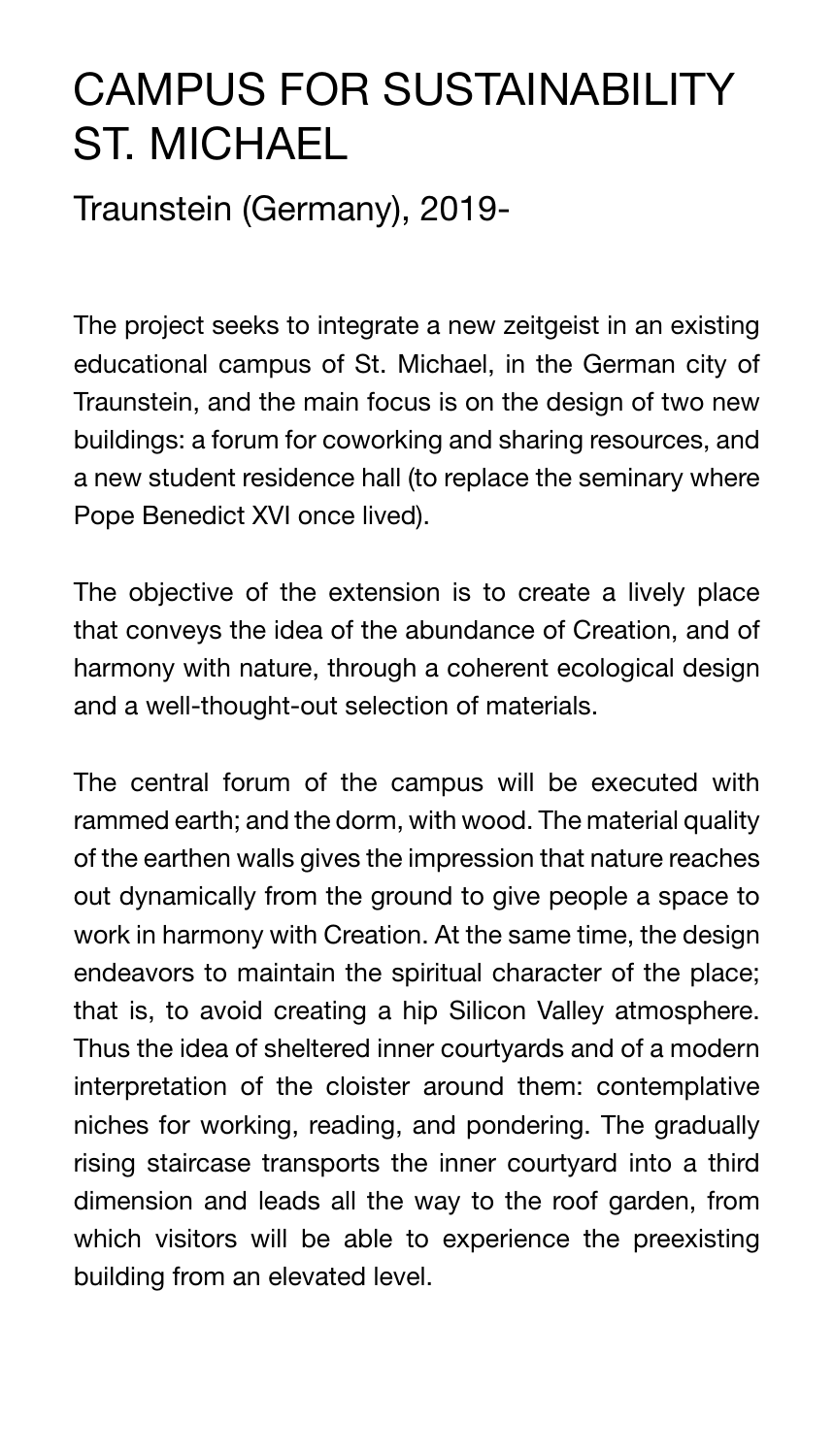### OMICRON MONOLITH AND ZEPPELIN

Vorarlberg (Austria), 2015

This project was our first commission in Europe. The aim was to create an atmospheric space for the employees of the firm Omicron Electronics, and at the same time to make a social and economic impact by harnessing a large amount of local craftsmanship.

The sculptures, which are part of the project, can be used as lounges for the company staff, providing them with a comfortable, sense-activating atmosphere to retreat to and contemplate, meditate, brainstorm, have a coffee break, chat.

The archaic 'monolith' is an attempt to bring the most basic of earthen building techniques, called 'Zabur,' in compliance with Austrian laws and regulations. The wet mud is shaped only by hand, without any formwork, quite like pottery. The monolith is a two-story structure with pure-clay walls only 15 centimeters thick, unstabilized and crowned with a dome that is also made of clay. The ensemble is held up by a steel ring beam.

The 'zeppelin,' for its part, is a meeting room floating up in the air that gleams and illuminates the space at night. The silky skin creates an indoor atmosphere that is gentle and poetic, touching the senses in a very subtle way. The structure is built with timber and covered by an outer layer of handwoven non-violent silk brought in from a leprosy project in India.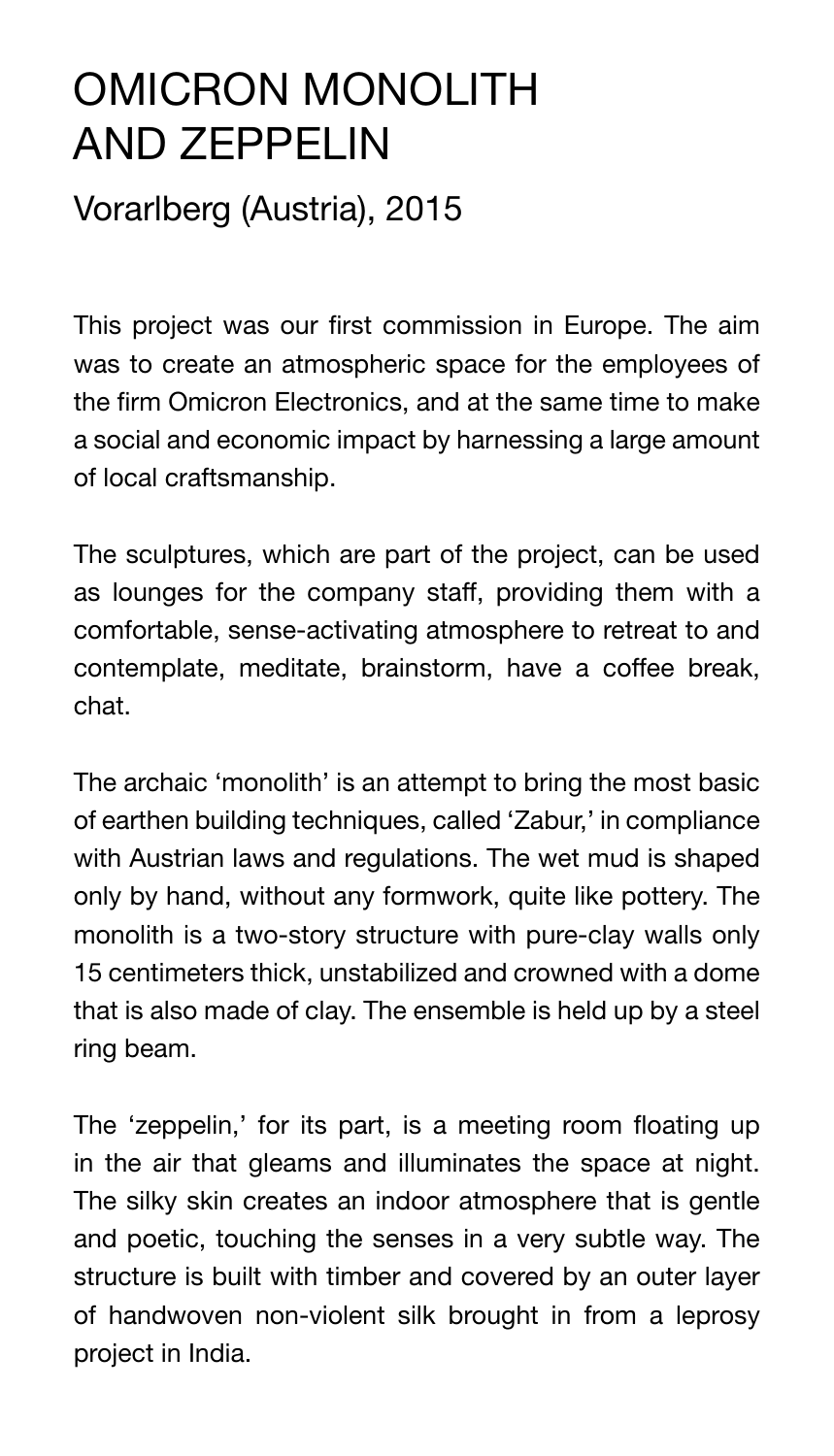### SPACE FOR BIRTH AND SENSES

Vorarlberg (Austria), 2020

Light, smells, colors, temperature, textures, sounds… it must be overwhelming to leave a mother's womb and get born into this world. What should the very first space we ever experience be like? What kind of material should it be made of to make newborn babies and their mothers feel embraced, protected, safe, and curious about one another? Rather than an exterior 'belly,' our answer to this question is a mud cave, one with a welcoming light, acoustics that make one want to break into song, textures of fine clay made of tadelakt (the traditional Moroccan technique of glazed ceramic, which gives spaces a strong sense of warmth, softness, and color), and earthen plasters in shades of warm ocher, as well as a playful dress of clapboards rendered in various red tones.

The construction of this maternal 'cave' was possible thanks to the more than 600 people from all over the region who supported the crowdfunding campaign, not to mention the numerous local volunteers.

The origin of this project lay in IG Birth Culture, an interdisciplinary initiative of seven women, among them midwives and other professionals coming from the fields of medicine, psychology, trauma therapy, architecture, and culture at large who joined forces in the year 2016 with the mission of creating a more holistic, strengthening, and health-promoting child-birthing culture in the Austrian state of Vorarlberg.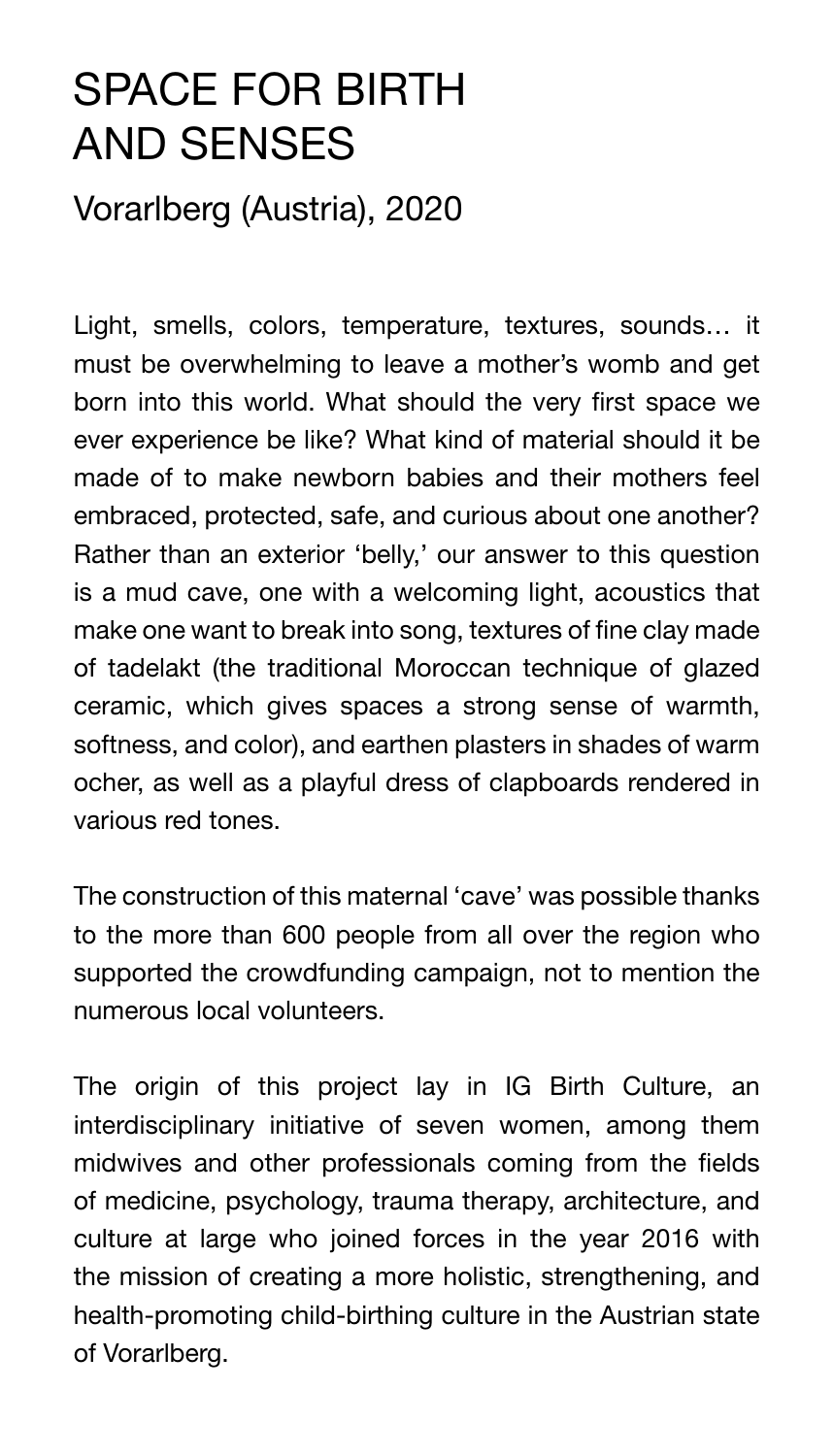### ALTAR FOR ST. PETER'S **CATHEDRAL**

Worms (Germany), 2018

What gift does one give a cathedral for its 1000th birthday?

St. Peter's Cathedral in Worms witnessed important moments of German history, from the songs of the Nibelungs to Martin Luther. It is a truly beautiful building, beloved as much by the emperors of yore as by visitors from around the world. Its altar, designed by the famous Baroque architect Balthasar Neumann, lost its original function after the Second Vatican Council of 1959, and gave way to a temporary wooden altar. The Baroque design was so beautiful that one priest after another dared not commission a permanent solution. Finally, for this 1000th anniversary, a competition was held for the purpose of building an altar below the central dome.

In collaboration with Martin Rauch we drew up a scheme consisting not only of a design but also of a plan for the actual construction process. It was clear to us that, surrounded by so much gold, precious stones, and fine wood, the new altar should not draw attention through sophisticated materials. In our materialistic society there is no lack of opulent materials and attractions. What's lacking is meaning and social ties. So we proposed an altar made of the humblest material there is, earth; an altar, furthermore, to be raised by the community. Young and old, weak and strong: everyone was invited to participate in the task. Happiness is aspiring to something beyond your personal bliss, attaining it with your own effort and means, and sharing the experience with others.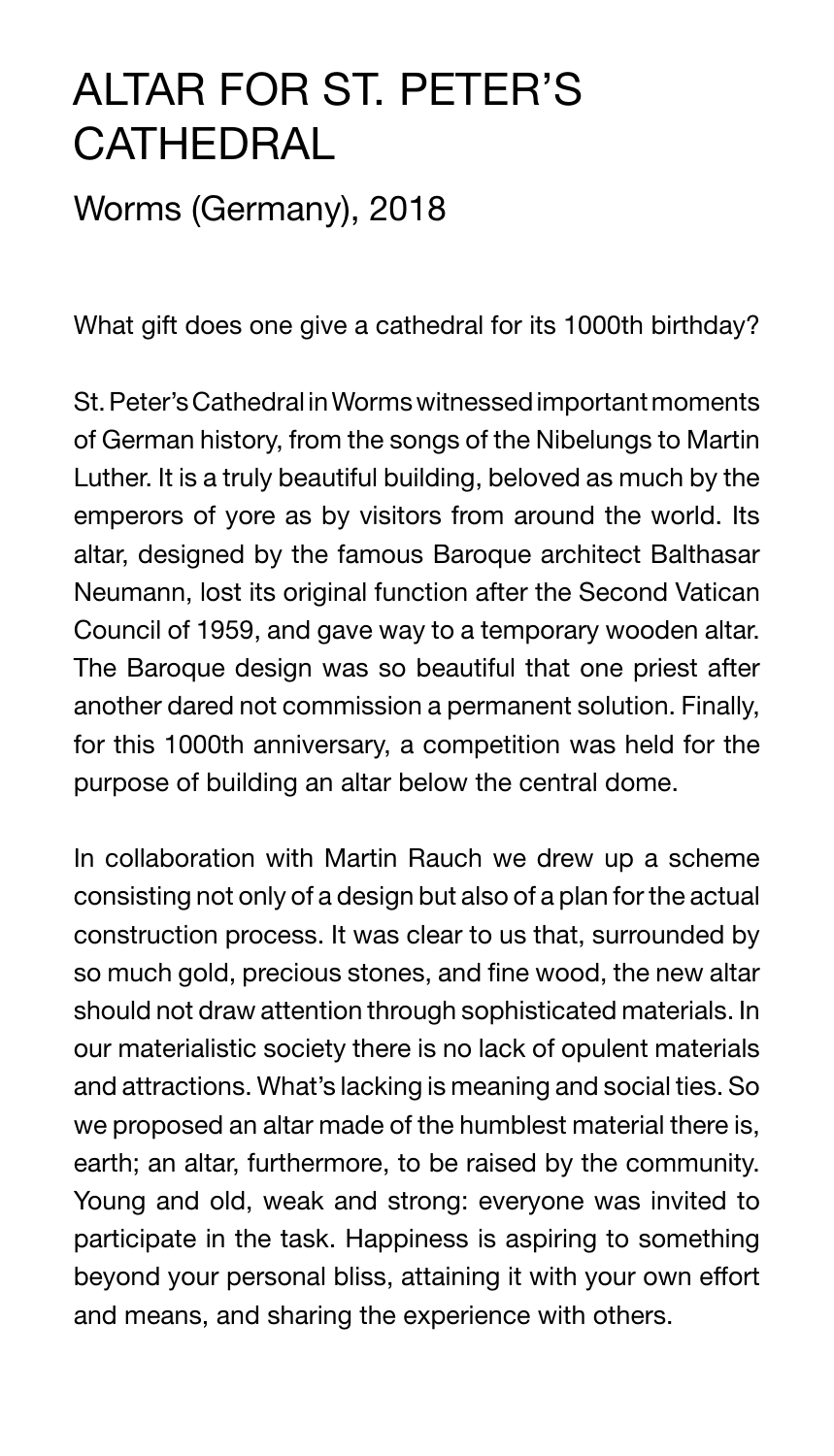### ECO-TOURISM CORTIJO LA DONAIRA

Montecorto (Spain), 2020

La Donaira is a project for permaculture, horse breeding, and tourism in the countryside close to Ronda (Málaga). The clients want to create a haven of harmony between humans and nature. The red soil of this area is a perfect material for walls of rammed earth. The aim in the process is to train local craftspeople to be experts in carrying out earthen structures, and in a way that generates modern reinterpretations of Spain's long tradition of raising earthen structures.

With the world's growing population there is an increasing need to use land not only for building but also for food cultivation. In general we invest money on erecting buildings to then spend further money on tearing them down and recovering the land they stood on. But the earth can give us both habitat and food. Whatever we build, it should be able to biodegrade gradually and eventually once again become soil to farm on.

Compostable architecture is one of the goals of the 'Cortijo' planned for La Donaira, which pursues the principles of permaculture. Besides being designed as a facility for ecotourism, this settlement is to function as a model for cohousing. The private units are small, the dwellings can be enlarged or shrunk, in accordance with changing needs. There are amenities that can be shared, including a kitchen, a dining room, workspaces, studios, children's halls, and a spa.

#### CLAY STORMING

Like in most of the projects, the design is based on an intuitive process that was developed by Anna Heringer and Martin Rauch: Clay Storming. Designing is nothing but constant decision making and the best decisions are made while listening to one's inner voice. After an analysis of the site and its potentials, the room program is cut out in clay. This is the volume that needs to be placed on the site. At this moment it is all about putting the ego aside, getting a free mind, yet with an empathic connection to the site and the 'genius loci.' The hands 3D sketch the volumes in clay. There are no discussions or analysis but constant change of positions and perspectives. It is a fast moving process where at one point the hands are able to translate the impulses out of the gut feeling into architecture. And you stop at the moment it feels right.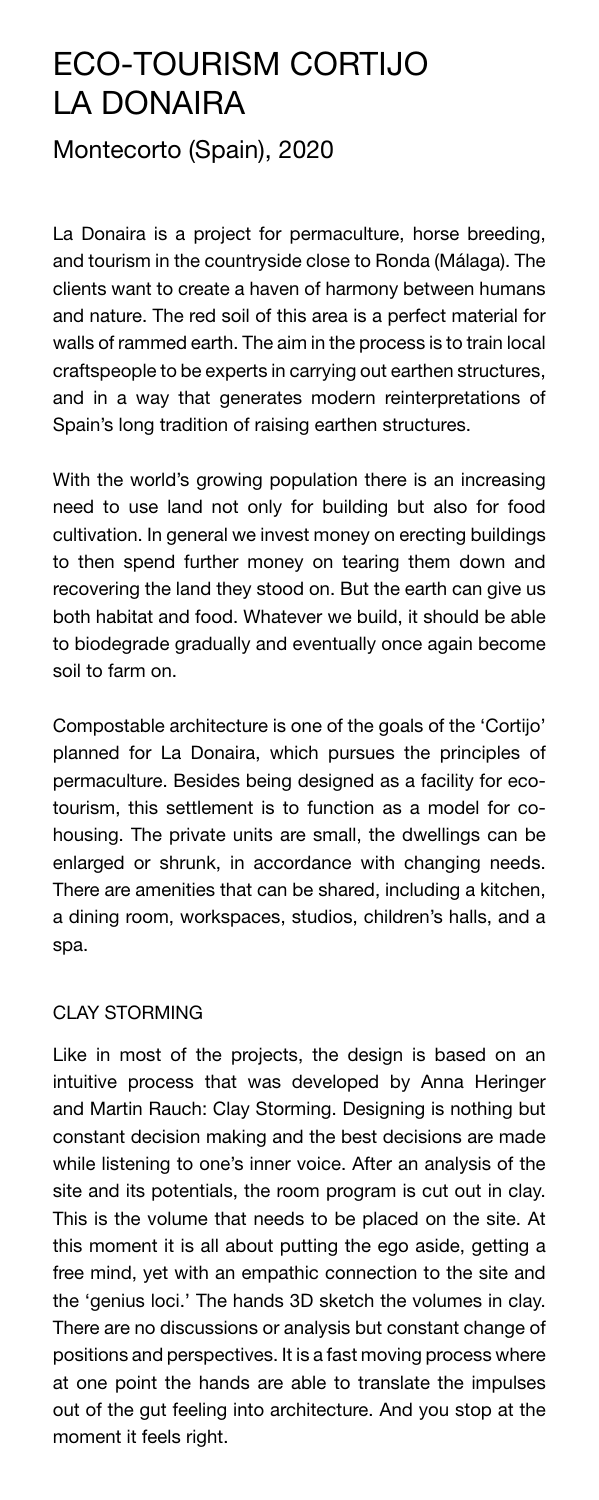## LESS CONCRETE, MORE EARTH

Earth is one of the most important materials when it comes to house a growing world's population. It is available worldwide, given by nature for free, a waste material from excavations of foundations, underground parking, subways, etc. It can be processed completely low-tech with human labor, or high-tech with machines, or both, depending on the context. Building with earth is by nature climate-neutral and socially fair, especially through the creation of jobs. It is an effective way to respond to two of our most pressing global challenges: climate change and social injustice.

Clay is soluble in water, which is its best quality. Because of this, it can be taken from nature and get recycled without any loss of quality. Or it can be returned to the natural cycle and turn into a garden.

However, clay is also very durable if you follow certain constructive rules. Our centuries old earthen buildings are proof of that.

But it is easier said than done. In Europe it is more expensive to build a mud wall, than a wall out of reinforced concrete. But why if it is the building material of the poor…? It's not the problem of the material per se, the problem is our economic system. The good news is: this system is not a force of nature, so we can change it.

We need truthful prices on materials that include the costs for the environment. There is no lobby for building with earth other than us. We all – as clients, architects, engineers, craftspeople, consumers – need to be lobbyists for the environment.

If we built more with natural materials and particularly with earth our cities and villages, our homes and workplaces would not just be healthier and more sustainable, but also more humane and beautiful.

Less concrete, more EARTH.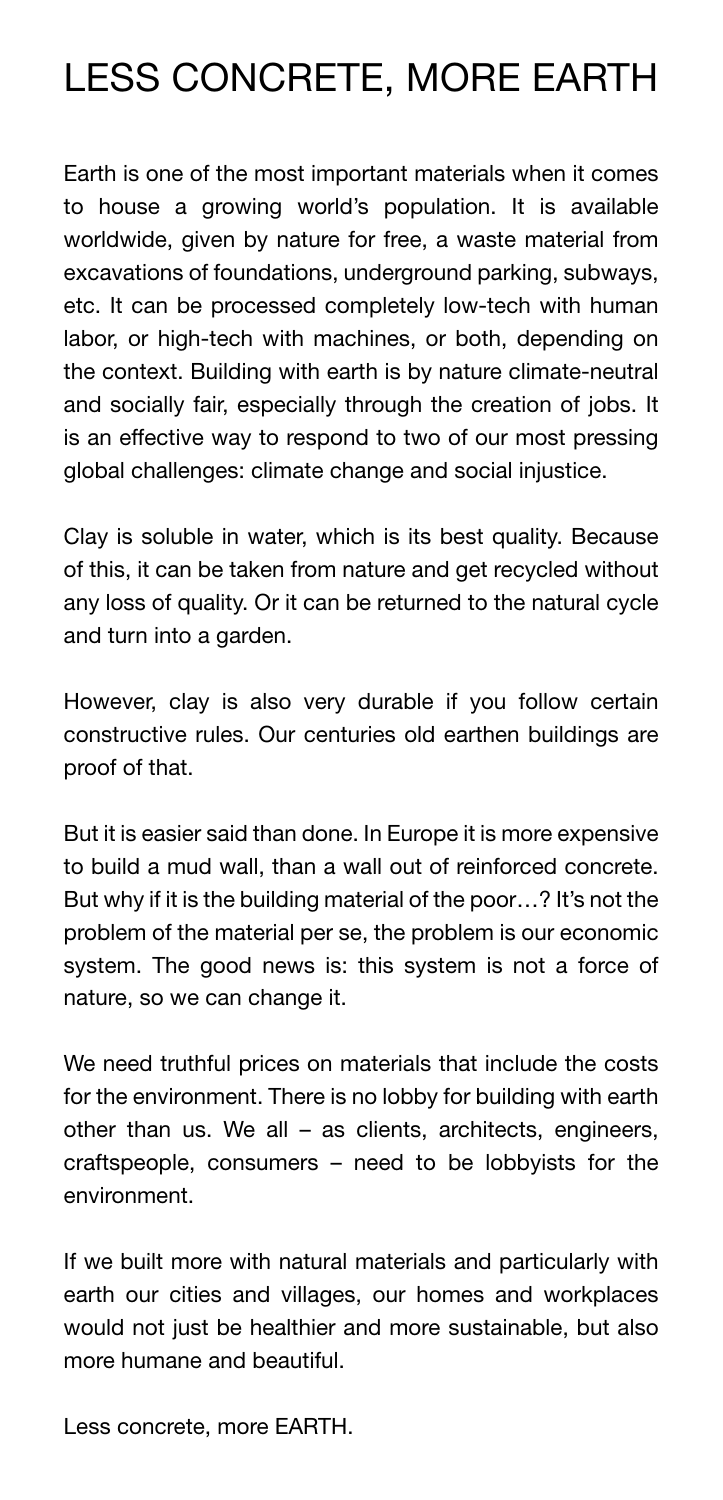### ANNA HERINGER ACKNOWLEDGES

THANKS to my wonderful team at Studio Anna Heringer: Katharina Kohlroser and Lucía Perianes, who managed, designed, conceived this exhibition, Stefania Bellato and Ana Vives who worked intensively on the models and everyone who worked with us on these projects in the past few years: especially Stefano Mori, Bárbara Miranda, Livia Mikulec, Lara Briz, Stefanie Dens, Joana Colom, Alizée Cugney, Dounia Fert, Sarah Nurul Fatma, Nicolás Gemelli, Carlos García Fernández, Jeyashri Chandrasekaran, Nivedita Mehrotra, Maria Schmid, Timur Ersen, Yu Xi, Karolina and Wayne Switzer, Margot Clerc… Thank you all for your passion and for the talent you put in our projects!

A huge thanks to the curator and long time friend  $-$  the one and only Luis Fernández-Galiano. You are the best.

Thanks to all the Dipdii and Dipshikha family, very especially Pushpa Rani Ray, Veronika Lang, Jessi Kulentunu, Alika, Anju, Sobita, Bumika, Sopna, Ranjona, Nitika, Molika, Bidonini, Maloti, Prothona, Sopna, Geeta, Rajiya, Molida, Dipali, Maloti, Rojina, Naher, Aklima, Swapan Saha, Jagadish Ray, Jahid Islam, Anthony Rebeiro, Dhannanjoy, Shudoshon, Thibaut Müller, Dominique Gauzin-Müller, Inge Haselsteiner, Wieke Gernold and very especially to Montu Ram Shaw.

My deepest gratitude to the team at Fundación ICO and Arquitectura Viva, who put in so much of their time and creativity  $-$  way beyond the normal work schedule  $-$ THANK YOU.

Gonzalo Doval, Cuca Flores, Marina Domínguez Natal, Alicia Gómez, Laia Moreno Maillo — it was such a joy to work with you!

A big thanks to the graphic team of Soda for their amazing creative input and patience with us — you are wonderful, Pacho Prieto-Moreno, Natalie Pickert, Juan Ramón Jiménez!

Thank you Jesús San Vicente and his students for the most beautiful mud wall panel — it's one of my favourite pieces in the exhibition.

Thanks to everyone from lntervento for the installation, especially Eva Noguera and Alejandro Pérez.

Thank you Kathi Jünger, Martin Rauch, Susanne Menzel for your incredible knowledge on crafts and materials that helped us make the models. Thank you Martin, also for allowing to exhibit our co-designed projects, you are my all-time favourite co-designer.

Big love to my family.

And last but not least: my deep-felt gratitude to all our wonderful project partners, clients, collaborators, co-authors, crafts(wo)men and supporters around the world. You are truly special and without you we couldn't do anything. But together we can change the world a little.